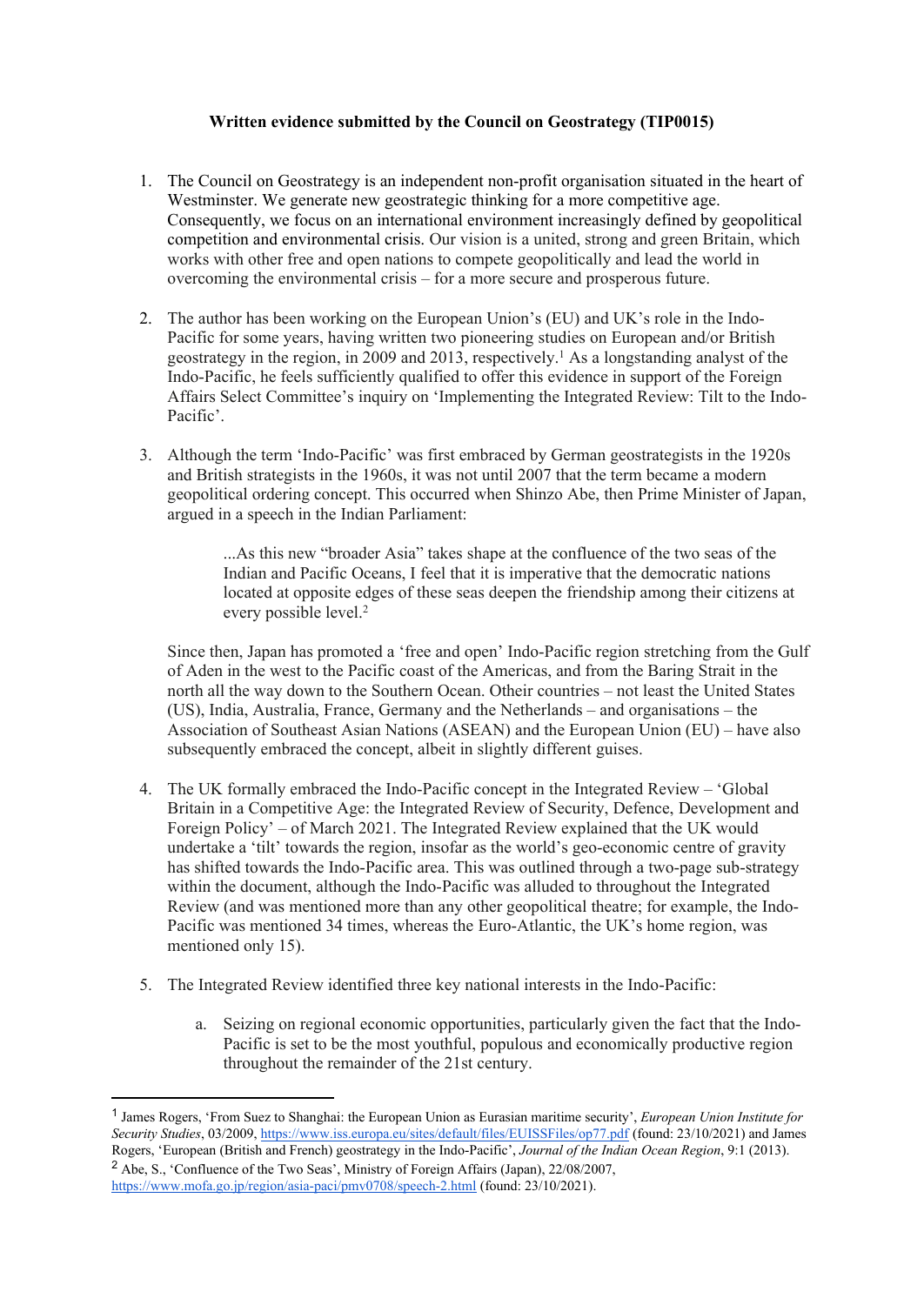- b. Promoting an open international order in the region, not least because the Indo-Pacific is 'at the centre of intensifying geopolitical competition with multiple potential flashpoints' and because the UK wants to make its voice count in an age when its home region – the Euro-Atlantic – has become less prominent in international relations.
- c. To promote British values, such as freedom of the individual, transparency, the principle of democratic accountability, and openness – both politically and economically – when other countries, often with different principles, are actively promoting and projecting their own.
- 6. In terms of challenges and threats, the Integrated Review rightly identified the Indo-Pacific as a region of 'intensifying geopolitical competition' (which it identified as the key global threat facing the UK) and the People's Republic of China (PRC) as a 'systemic competitor'. This was explained by the Integrated Review in the following way:

China's increasing power and international assertiveness is likely to be the most significant geopolitical factor of the 2020s. The scale and reach of China's economy, size of its population, technological advancement and increasing ambition to project its influence on the global stage, for example through the Belt and Road Initiative, will have profound implications worldwide. Open, trading economies like the UK will need to engage with China and remain open to Chinese trade and investment, but they must also protect themselves against practices that have an adverse effect on prosperity and security. Cooperation with China will also be vital in tackling transnational challenges, particularly climate change and biodiversity loss.

- 7. Indeed, the speed at which the PRC has grown from an economic backwater in the 1980s to the world's second-largest economy (and the largest in terms of purchasing power parity) and the world's largest manufacturer or supplier of several key products – from steel and cement to computers and rare earth metals – has been central to the growth of the Indo-Pacific's geopolitical prominence. The problem is that China's government – the Chinese Communist Party (CCP) – is a deeply authoritarian regime lacking in any serious checks and balances on the arbitrary concentration and use of power. Worse, this regime sees liberalism and democracy as dangerous ideologies and hostile forces which threaten its own grip on power in China; consequently, it has blocked the Chinese people's access to much of the World Wide Web and has begun to utilise and systematise new technologies to impose an Orwellian system of control on the Chinese people.<sup>3</sup>
- 8. More importantly, at least in terms of Indo-Pacific geopolitics, while the CCP has always had a hierarchical worldview – it sees itself as central to China's success and China as central to the Eastern Hemisphere – it now has the material power to enforce its writ beyond China's shores. The CCP has shown that it is prepared to use the PRC's growing economic and military power to revise the geopolitical status quo. This can be seen by the way it has trampled on neighbouring countries' sovereignty and torn-up agreements it previously ratified when they no longer suit its interests. This can be seen in the South China Sea where it has

<sup>&</sup>lt;sup>3</sup> The extent to which the CCP sees liberal democracy as a threat to its own existence can be seen through Document 9, which was produced by the CCP's General Office and circulated among officials prior to the Third Plenium of the 18th Party Congress in 2013. This document explicitly states that democratic nations' 'goal is to use Western constitutional democracy to undermine the [Chinese Communist] Party's leadership, abolish the People's Democracy, negate our country's constitution as well as our established system and principles, and bring about a change of allegiance by bringing Western political systems to China.' Document 9 sees Chinese communism as locked into a zero-sum struggle with Western liberal democracy. See: 'Document 9: A ChinaFile Translation', *ChinaFile*, 08/11/2013, [https://www.chinafile.com/document-9](https://www.chinafile.com/document-9-chinafile-translation) [chinafile-translation](https://www.chinafile.com/document-9-chinafile-translation) (found: 23/10/2021).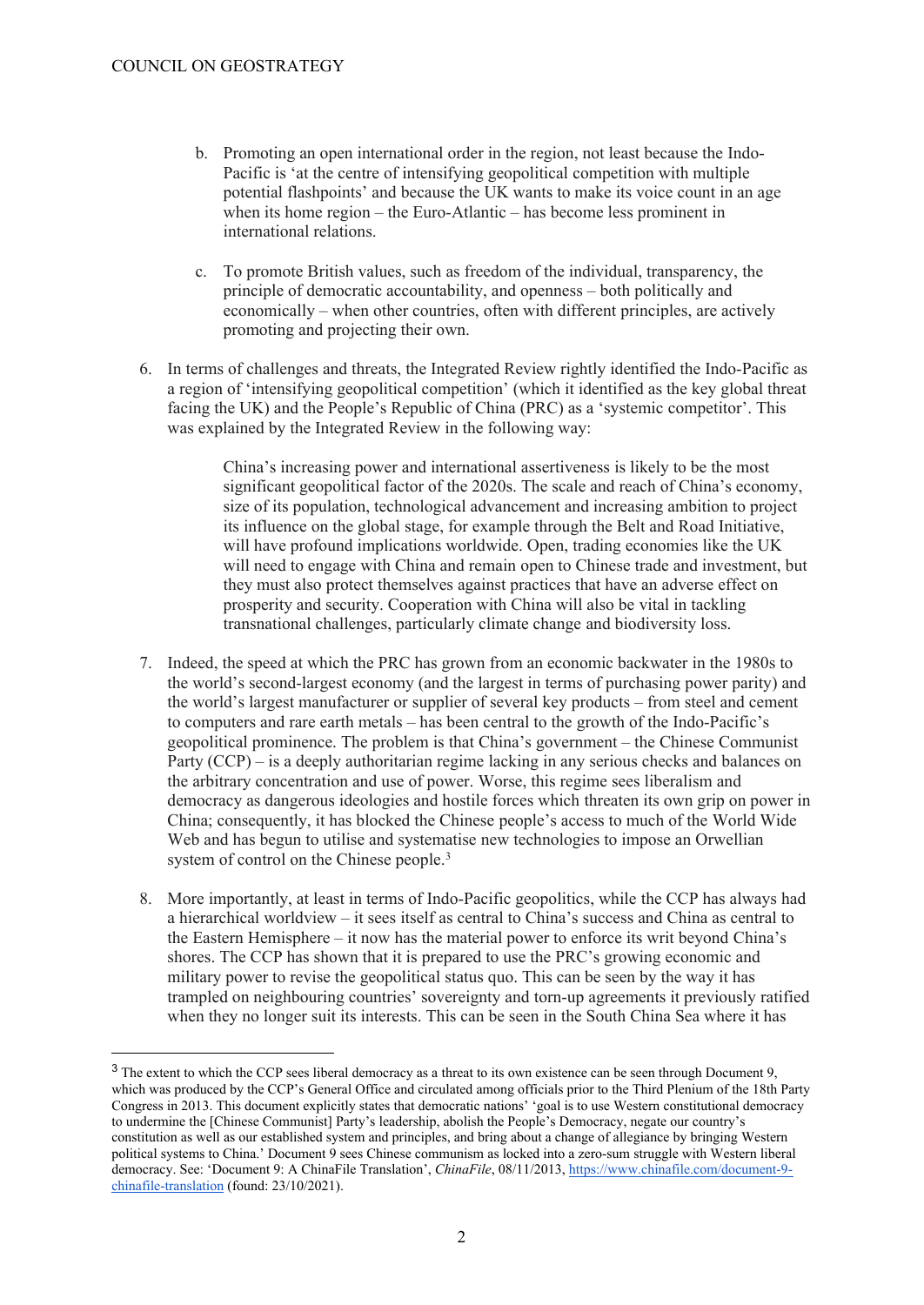dismissed surrounding countries and the United Nations Convention on the Law of the Sea (UNCLOS) when both got in the way of CCP geostrategic ambitions.

- 9. The risk is that the Eastern Hemisphere will condensing into at least two poles of geopolitical – and eventually, geoeconomic – competition. In this environment, tantamount to a cold war where both sides are locked into an existential confrontation, the UK may need to further harden its approach towards the PRC and invest in more resources to make its voice heard (and count).
- 10. That said, the Integrated Review has stressed that 'What Global Britain means in practice is best defined by actions rather than words.' Indeed, HM Government has taken a series of bold steps to enhance collective security in the Indo-Pacific by stitching the UK into the region's economic and strategic architecture. Not only has it continued to deepen bilateral relations with an array of regional powers, including Japan, Australia, India and Vietnam, but it has also played a key role in the formation of the 'AUKUS' Pact and in pursuing (and achieving) 'Dialogue Partner' status of ASEAN. The UK has also started to realise that it cannot become dependent on the PRC in areas of critical national infrastructure and in terms of nextgeneration technology, although the implications of this have still to be fully understood and worked out.
- 11. Insofar as countries supportive of an open international order in the Indo-Pacific may never be ready to enter into a formal alliance such as the North Atlantic Treaty Organisation for the Indo-Pacific, the UK should continue to stitch itself into collective security in the Indo-Pacific, throwing its weight behind those countries which seek to maintain a free and open Indo-Pacific order. To solidify its role in the Indo-Pacific, the UK should:
	- a. Embrace AUKUS and develop closer cooperation with Australia and the United States in terms of nuclear submarine technology, but as importantly next-generation technologies such as Quantum computing, Artificial Intelligence, and novel and potentially game-changing weaponry. While the most sensitive areas of cooperation ought to remain exclusive to Australia, the UK and US (and perhaps, Canada and New Zealand), the inclusion of other trusted partners – such as Japan and some European countries – should not be ruled out in the future.
	- b. Continue to cultivate closer relations with Japan, India and Vietnam, particularly in economic and where possible strategic areas. Although India and Vietnam have multivector foreign policies, the CCP/PRC's growing power may propel them closer to countries like the UK and its allies and partners. Japan seems particularly keen on closer strategic cooperation with the UK; given their shared interests and how far the partnership between the two countries has come since the first defence agreement was signed in 2012, the two countries would do well to explore more formal defence arrangements, particularly given the close alliance between the US and Japan.
	- c. Deepen interaction with the Five Power Defence Arrangements, particularly through naval deployments to demonstrate that the UK is not a transient actor in the region.
	- d. Pursue closer relations with ASEAN and achieve membership of the Comprehensive and Progressive Agreement for Trans-Pacific Partnership (CPTPP).
	- e. Maintain a persistent naval presence in the Indo-Pacific, from the Gulf through to the Pacific. This presence, to be focused on Operation Kipon in the Gulf and River class Offshore Patrol Vessels in Southeast Asia for the next few years, should be expanded periodically – in keeping with the Integrated Review and the Defence Command Paper – to demonstrate the Royal Navy's ability to 'surge' into the Indo-Pacific in